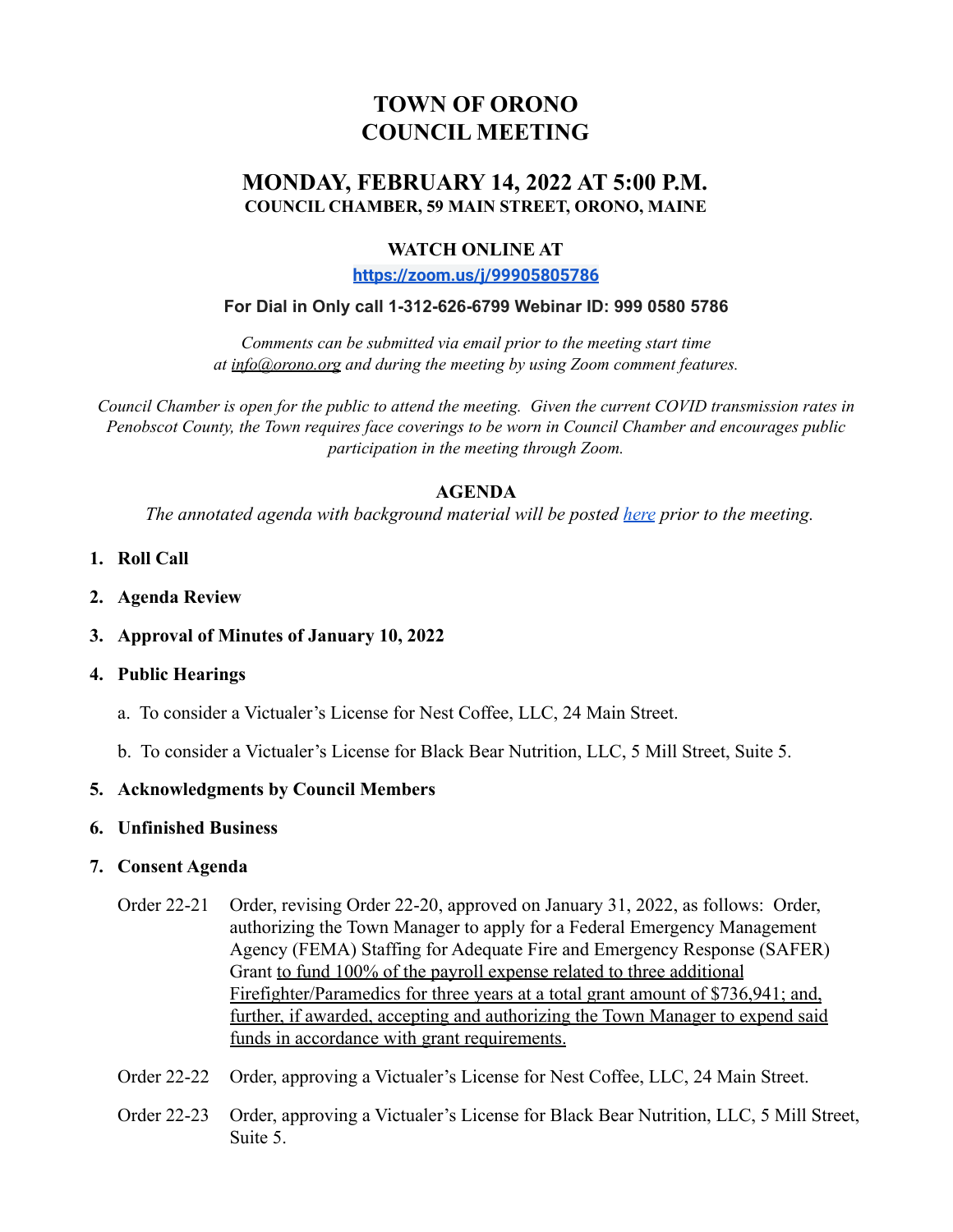- Order 22-24 Order, approving a Class I Malt, Spirituous & Vinous Liquor License for Woodman's Brewing Co., d/b/a Orono Brewing Company, 61 Margin Street *(adding Spirituous to the current license).*
- Order 22-25 Order, changing the time of the March 14, 2022 Regular Council Meeting from 7PM to 5PM.
- Order 22-26 Order, setting the date of March 14, 2022 at 5PM for a Public Hearing to consider changing the Zoning of Map 27-2 Lots 118, 119, and 121 (39 Pine Street (Orono Public Library), 10 Birch Street (Senior Center), and related parking lot) from Medium Density Residential to Village Commercial.
- Order 22-27 Order, approving the transfer of any portion of the Defendant(s) in Rem \$5,556.00, as set forth in Penobscot Court Criminal Action Docket No. CR-20-3731, State v. Brian T. Keenan, pursuant to 15 M.R.S.A. Sec. 5824(3) & Sec. 5826(6); further, authorizing the Town Manager, if approved by the court, to transfer 15% of the funds received to the Penobscot County District Attorney.

## **8. New Business**

- Order 22-28 Order, authorizing the Town Manager to apply for a Maine Fire Service Project Canopy Grant for a Municipal Tree Inventory in an amount not to exceed \$10,000 with the required match provided through in-kind contributions and/or funds drawn from the approved Municipal Operating Budget; and, further, accepting and authorizing the Town Manager to expend said funds in accordance with grant requirements.
- Order 22-29 Order, authorizing the Town Manager to apply for a Maine Fire Service Project Canopy Grant for Planting and Maintenance of Trees and Shrubbery in buffer areas related to the Maine Technology Park (Godfrey Drive area) in an amount not to exceed \$8,000 with the required match provided through in-kind contributions and/or funds drawn from the approved Municipal Operating Budget; and, further, accepting and authorizing the Town Manager to expend said funds in accordance with grant requirements.
- Order 22-30 Order, authorizing the Town Manager to apply for FY22 Homeland Security Grant (through Penobscot Emergency Management Agency) for Hazmat Perimeter Detection Equipment in an amount not to exceed \$85,000 with no local match; and, further, accepting and authorizing the Town Manager to expend said funds in accordance with grant requirements.
- Order 22-31 Order, authorizing the Town Manager to enter into an agreement with Port City Architecture of Portland, Maine for a Public Safety Building Facility Assessment at a cost not to exceed \$30,000 with funds drawn from the approved FY22 Capital Facilities Budget; and, further, to re-allocated \$5,000 from the FY22 Overlay Budget to the FY22 Capital Facilities Budget for this project.

# **9. Council Committee/Representative Reports**